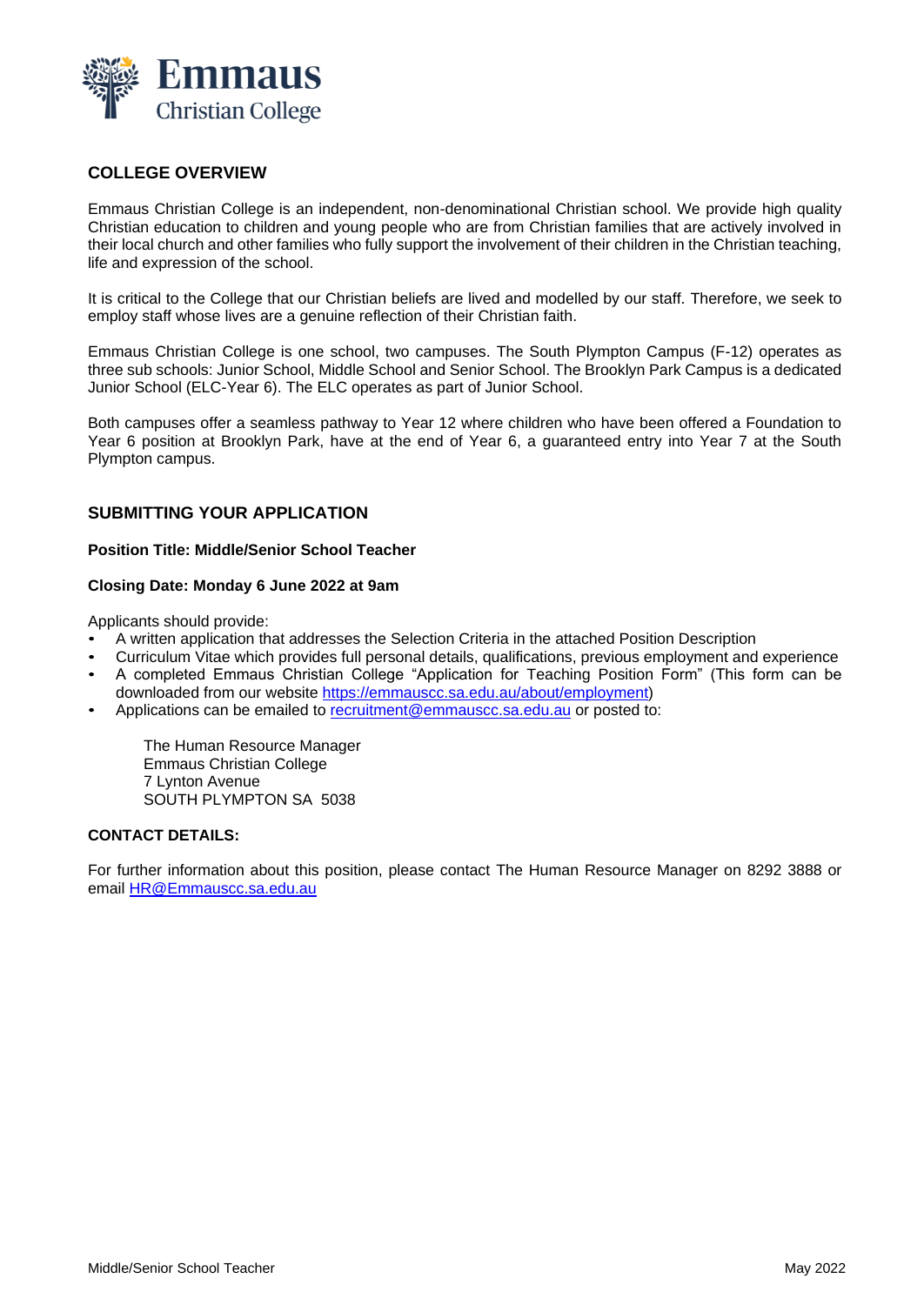

# **POSITION DESCRIPTION**

| TITLE:                       | Middle/Senior School Teacher                        |
|------------------------------|-----------------------------------------------------|
| <b>REPORTS TO:</b>           | <b>Head of Senior School</b>                        |
| <b>CLASSIFICATION:</b>       | In accordance with the College Enterprise Agreement |
| <b>SUPANNUATION:</b>         | <b>SGL Employer Contribution</b>                    |
| <b>NATURE OF EMPLOYMENT:</b> | Permanent                                           |
| <b>COMMENCEMENT DATE:</b>    | Semester 2, 2022                                    |

## **KEY PURPOSE:**

The appointed teacher will be responsible for teaching one or more of the following classes to students in Years 7 to 10:

- Maths
- **Science**
- English
- Digital Technologies
- Design and Technology

The successful applicants will be part of a team of committed teachers and will have support from teaching colleagues and school administration staff as they deal with the needs of students in their class.

# **KEY RESPONSIBILITIES AND OUTCOMES**

## **Overall Teaching Responsibilities**

- Provide excellent teaching and learning opportunities for students
- Willingness to work co-operatively with colleagues in a team setting providing a curriculum which is challenging and engaging for students
- Work in collaboration with other staff to ensure a distinctive Christian education by motivating, inspiring and aligning practice with the College Vision, Mission and Values
- Encourage students in a positive and supportive learning environment where student achievements are acknowledged
- Responsibilities would include:
	- Classroom teaching in Years 7 to 10 classes
	- Pastoral care for a Home Group
	- Leading morning devotions in the Home Group
- Support and encourage a strong sense of community in the College and in the wider community

#### **Extra-Curricular and Co-Curricular Involvement**

- Attendance at staff morning devotions and staff meetings
- Attend Professional Development sessions where necessary
- Be involved in co-curricular programs of the College (eg Camps)
- Contribute to extra-curricular activities

## **WORKING RELATIONSHIPS**

Reports to the Head of Senior School and will work closely with other teaching and administrative staff. Good relationships will need to be developed with staff, parents and students.